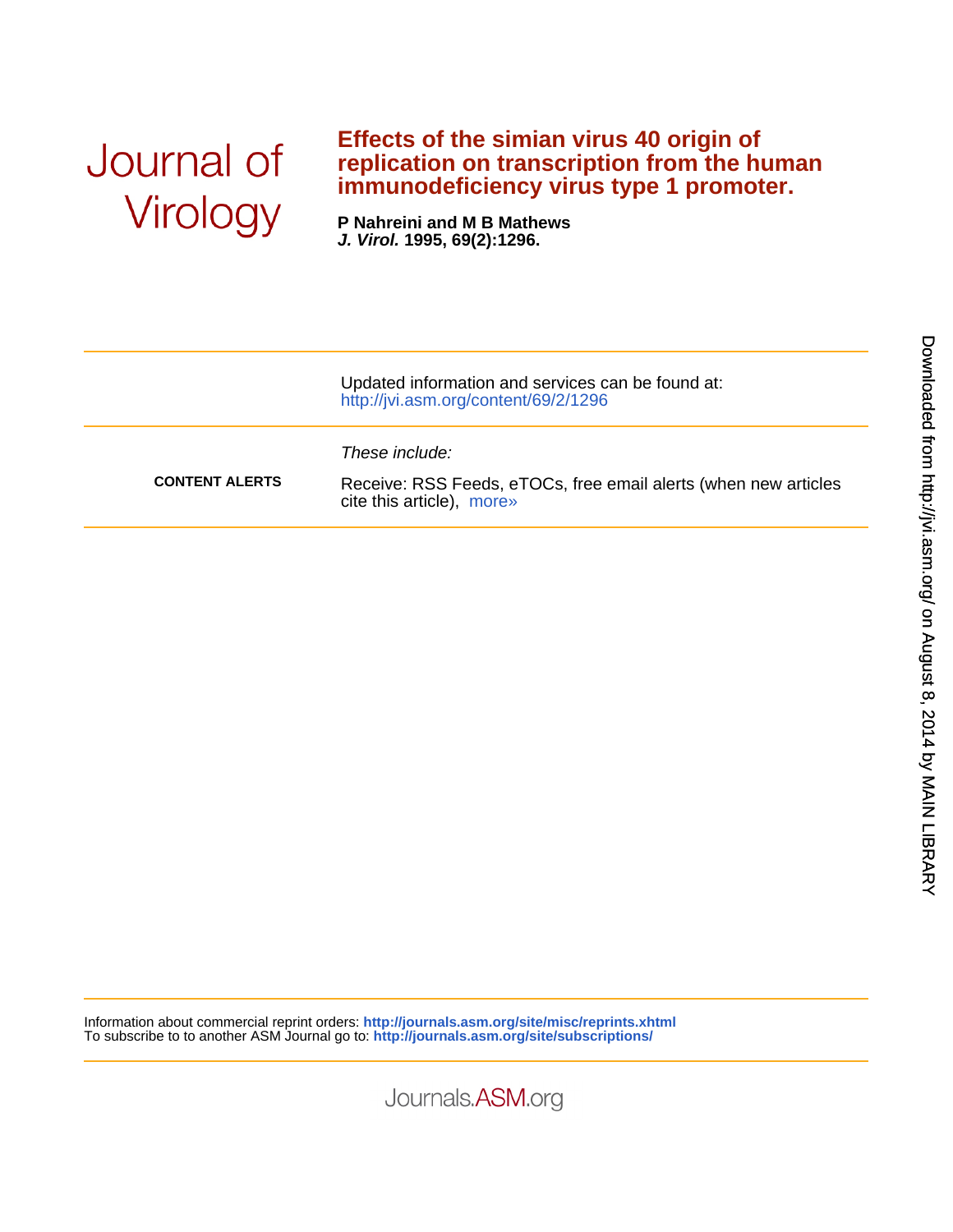## Effects of the Simian Virus 40 Origin of Replication on Transcription from the Human Immunodeficiency Virus Type 1 Promoter

PIRUZ NAHREINI AND MICHAEL B. MATHEWS\*

*Cold Spring Harbor Laboratory, Cold Spring Harbor, New York 11724*

Received 26 July 1994/Accepted 28 October 1994

**Positive and negative effects of DNA replication on gene transcription have been documented in a variety of systems. We examined the effects of the simian virus 40 (SV40) origin of replication on transcription from the human immunodeficiency virus type 1 (HIV-1) promoter, using a transient expression assay in COS-1 cells. The basal activity and Tat transactivation of the HIV promoter were greatly stimulated by the SV40 origin of replication independent of its position relative to the long terminal repeat. These effects were abolished by mutational inactivation of the SV40 origin and were reduced by a DNA replication inhibitor. The magnitude of promoter activation exceeded the increment expected from the increase in template number resulting from DNA replication. The SV40 T-antigen-induced DNA replication augmented the generation of both processive and nonprocessive HIV long terminal repeat-directed transcripts, and Tat primarily enhanced the initiation of those transcripts that were destined to be efficiently elongated. Our data suggest that the HIV promoter displays greater transcriptional activity on replicative DNA templates. This property may influence the activity of integrated HIV provirus and its transition from latency to productive infection.**

One of the critical requirements of the human immunodeficiency virus (HIV) life cycle, essential for stable maintenance, gene expression, and subsequent pathogenicity, is its integration into chromosomal DNA (4). Activation of HIV transcription, which is dependent on the HIV Tat protein and its target RNA binding sequence, TAR, is required for the virus to exit from latency and initiate a productive infection (2, 4). TAR is present in the 5' untranslated region of all HIV transcripts and minimally extends from residues  $+14$  to  $+44$  relative to the cap site at  $+1$ , forming a stem-loop structure that binds Tat as well as cellular factors (33). These interactions between TAR, Tat, and cellular factors increase transcriptional initiation and elongation by RNA polymerase II complexes from the long terminal repeat (LTR) (22, 23, 38).

Transcription from the integrated HIV LTR is activated by host cell factors such as cytokines (e.g., interleukin-2) and cellular transactivators (e.g., NF-kB), leading to synthesis of Tat, which in turn amplifies the expression of viral genes needed to commence a productive infection (4, 31, 52). Numerous viral and host cell factors have been implicated in initial activation of the HIV promoter (31), but little is known concerning the role of the flanking chromosomal DNA on proviral gene expression and exit from latency. Retroviral integration occurs primarily in dividing cells and is blocked in quiescent cells (41, 51), implying a link between the replicative state of the cell and the integration process. Consistent with this, retroviral integration sites frequently overlap with the DNase I-hypersensitive regions in chromosomes, which are a hallmark of regions of chromosomal DNA that are actively transcribed or replicated (29, 36, 39, 47).

Replication has been implicated in the induction of transcription independent of an increase in DNA template number (13, 16, 28, 34, 44–46, 50). These observations taken together suggested that the proximity of the integrated HIV provirus to

\* Corresponding author. Mailing address: Cold Spring Harbor Laboratory, P.O. Box 100, Cold Spring Harbor, NY 11724. Phone: (516) 367-8374. Fax: (516) 367-8815.

a DNA replication origin may affect the viral promoter activity and its subsequent pathogenicity. The effect of the simian virus 40 (SV40) origin of replication on the activity of the HIV promoter was investigated in COS cells by Kessler and Mathews (20). This study concluded that the transcriptional activity of the HIV promoter is influenced by the SV40 DNA replication origin and that the magnitude and nature of the effect are dependent on the position of the origin sequence with respect to the LTR promoter. To explore the mechanism of this effect, the LTR-chloramphenicol acetyltransferase (CAT) cassette from pU3RIII was subcloned together with the SV40 origin into the pBluescript  $SK(+)$  bacterial vector to facilitate further cloning manipulations. During the course of this work, we discovered that the presence of the SV40 origin in the plasmid, but not its position relative to the LTR, is the determinative feature. Upon reexamination of the previous constructs in the pH series (20), pH1, which was supposed to contain SV40 origin sequence upstream of the LTR, was found devoid of it. Authentic pH1 was constructed as depicted in Fig. 1. Here, we examine the effect of the position of the SV40 origin and the mechanism of its action on gene expression. Since very similar results were obtained with constructs which were based on either the pUC19 (pH series) or pBluescript  $SK(+)$  (pWP series) vector, only data regarding the pWP series of constructs are presented.

**Effects of origin on basal expression and Tat transactivation.** The plasmids depicted in Fig. 1A carry a minimal 200-bp SV40 origin either upstream or downstream of the reporter cassette, LTR-CAT. These constructs were transfected into COS cells, which constitutively express the SV40 T antigen, in the presence or absence of a Tat expression vector (pCMV-Tat), and CAT expression relative to a  $\beta$ -galactosidase control was quantified at 32 h posttransfection (30). In the absence of Tat, CAT expression was detectable at low levels with the construct lacking an SV40 origin, pWP0 (Fig. 2A). In the presence of Tat, a large (up to 500-fold) transactivation was observed. When transfected without pCMV-Tat, the origincontaining plasmids pWP1 and pWP2 generally gave 30- to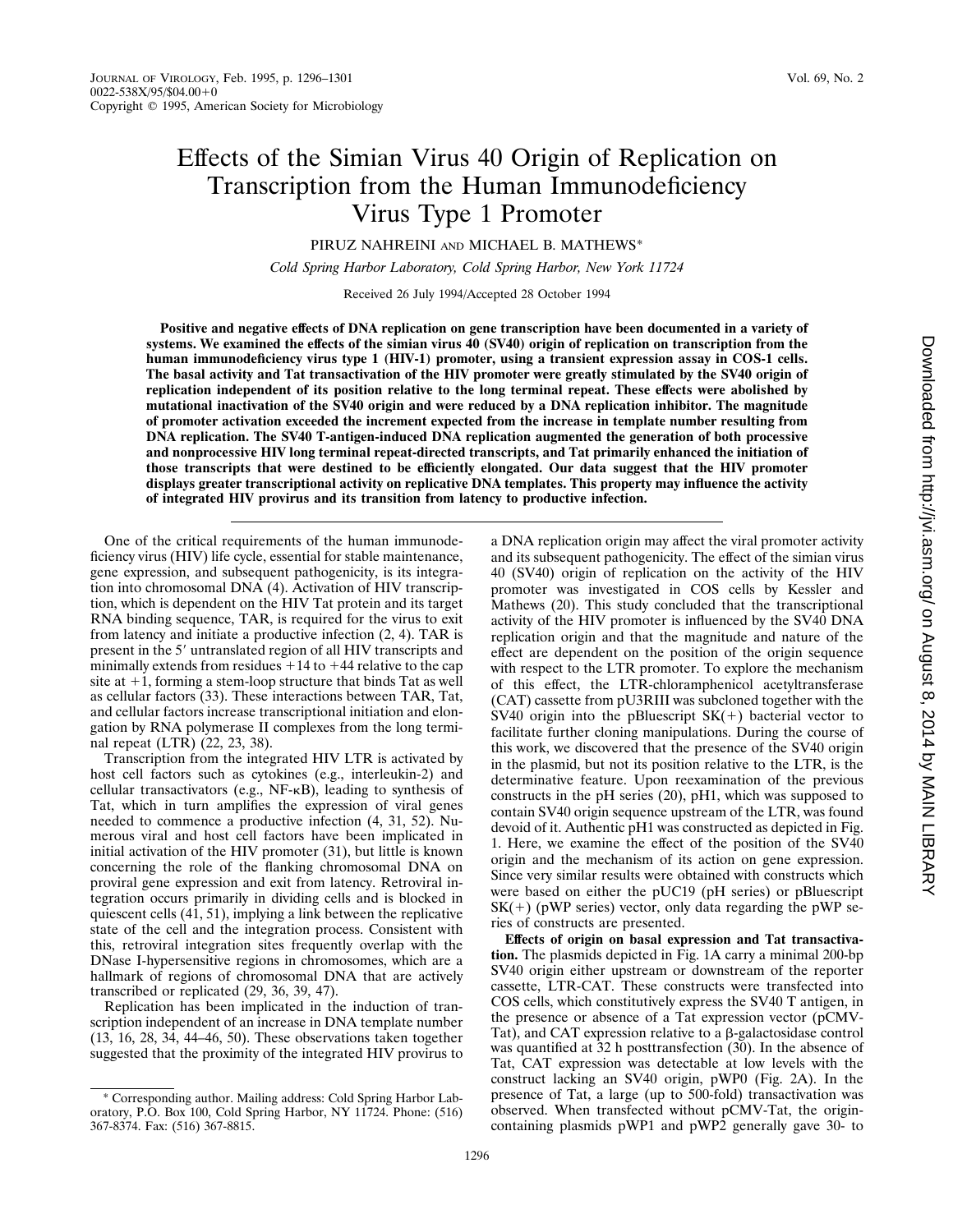

FIG. 1. Schematic diagram of HIV CAT expression constructs and transcripts. (A) Constructs. The LTR-CAT cassette of pU3RIII was cloned into the polylinker site of pBluescript  $SK(+)$  to create pWP0. The reporter cassette contains the portion of the *nef* gene lying upstream of the LTR and SV40 splicing and poly(A) signals (SV-pA). The SV40 origin of replication (SV40 *Hin*dIII-*Sph*I fragment, nt 5171 to 128; ori) was inserted immediately either upstream or downstream of the reporter cassette in pWP0, and the resulting construct was designated pWP1 or pWP2, respectively. Plasmids  $pWP1\Delta$  and  $pWP2\Delta$  were derived from pWP1 and pWP2, respectively, by deletion of the *Sfi*I restriction site (triangles) within the SV40 core origin. (B) Portion of the LTR-CAT cassette, depicting short and long transcripts, protecting fragments of 59 and 83 nt, respectively, of the 200-nt-long antisense riboprobe generated from plasmid pGEM23 (22). Diagram is not drawn to scale.

40-fold-higher CAT expression than their counterpart devoid of the SV40 origin, pWP0. Tat also greatly increased expression from the LTR in the presence of the SV40 origin. Although the relative increases were lower, the absolute magnitude of the increase in CAT expression due to Tat was greater than in the absence of the origin. In multiple repeats of this experiment, differences between plasmids containing the origin upstream (pWP1) and those with it downstream (pWP2) were negligible. Thus, the SV40 origin contributes to the enhancement of basal as well as transactivated levels of CAT expression from the HIV promoter.

The HIV LTR gives rise to two classes of transcripts, a class of short nonpolyadenylated RNAs and a class of full-length  $poly(A)^+$  transcripts (mRNA), whose formation is favored by HIV Tat (19–22). To investigate the effect of the SV40 origin and its position on the formation of short and long transcripts, cytoplasmic RNA isolated from transfected COS cells was examined by RNase protection analysis (22). The cellular RNA was annealed to a complementary RNA probe of 200 nucleotides (nt), which spans positions  $-117$  to  $+83$  of the HIV promoter (Fig. 1B). A series of short RNAs (55 to 59 nt), corresponding to the short transcripts, was detected together with longer RNA (83 nt) derived from the full-length transcripts. In the absence of Tat, pWP0 gave no visible protection of either short or long fragments (Fig. 2B, lane 1), but when a larger amount of cytoplasmic RNA was analyzed, protection of transcripts of both size classes was detected by scanning of the dried gel. This finding correlates well with the low CAT expression observed with pWP0 alone. In the absence of Tat, pWP1 or pWP2 gave rise to protected fragments of both size classes (lanes 3 and 7). Therefore, the SV40 origin of replication apparently augments an intrinsic property of the HIV promoter that favors the formation of short over long transcripts in the absence of Tat.

In the presence of Tat, pWP0 produced long transcripts almost exclusively (Fig. 2B, lane 2). Both pWP1 and pWP2 gave rise to roughly equivalent amounts of long and short transcripts (lanes 4 and 8). Much greater amounts of long transcripts, as well as somewhat greater amounts of short transcripts, were produced by the origin-containing plasmids in the presence of Tat compared with its absence. This finding suggests that Tat mainly stimulates the production of RNA polymerase II complexes that are destined to be elongated efficiently and is not involved in the conversion of short to long transcripts. Previous reports have suggested the formation of two different RNA polymerase II complexes on the HIV LTR promoter, one of which is sensitive to Tat and gives rise to long transcripts, whereas the other is minimally affected by Tat and generates short transcripts (22, 35, 37).

**Mutation of the SV40 replication origin.** Numerous regulatory signals are present in the vicinity of the SV40 replication origin (14). We therefore next sought to determine whether the positive effect of the inserted origin-containing sequence on the HIV promoter is due to replication, SV40 T-antigen binding, or auxiliary *cis*-acting elements. The SV40 origin insert in these constructs comprises the core origin (67 bp, containing T-antigen binding site II), three binding sites for transcription factor Sp1, and T-antigen binding site I (14). The central domain of binding site II is a 27-bp palindrome which contains two pairs of T-antigen binding sites (GAGGC) in opposite orientations. These sites are critical for assembly of the T-antigen complex and for the initiation of SV40 replication (10). Deletion of the *Sfi*I site which overlaps one of the SV40 binding sites within the core origin eliminates its replication activity (11). Two new constructs,  $pWP1\Delta$  and  $pWP2\Delta$ (Fig. 1A), containing this deletion were prepared, and their expression was assayed (Fig. 2).

In the absence of Tat,  $pWP1\Delta$  and  $pWP2\Delta$  expressed approximately 40-fold-less CAT activity than their counterparts containing the intact SV40 origin, essentially equivalent to pWP0 (Fig. 2A). Similarly, in the presence of Tat, CAT expression from pWP1 $\Delta$  and pWP2 $\Delta$  was approximately eightfold less than from pWP1 and pWP2 and again equivalent to that from pWP0. The reduction in Tat transactivation seen with pWP1 and pWP2 may be due to the increased basal promoter activity of the origin-containing plasmids as reported previously (27). The CAT expression data suggest that SV40 induced replication or some closely related characteristic of T-antigen binding imparts positive effects on LTR-directed gene expression. Comparable results were obtained by RNase protection analysis (Fig. 2B). In the absence or presence of HIV Tat, both pWP1 $\Delta$  and pWP2 $\Delta$  gave rise to patterns of protected transcripts similar to that from pWP0 (compare lanes 6 and 10 with lane 2). The lower protection of long transcripts in the case of  $pWP2\Delta$  is due to poor transfection efficiency, as inferred from the lower protection of  $\alpha$ -globin mRNA, used as an internal control in these assays (lane 10). Since the mutation that specifically abolishes the replication function of the origin abrogated the transcriptional effects, it seemed that increased DNA copy number may fully account for the increased expression of the HIV-CAT gene.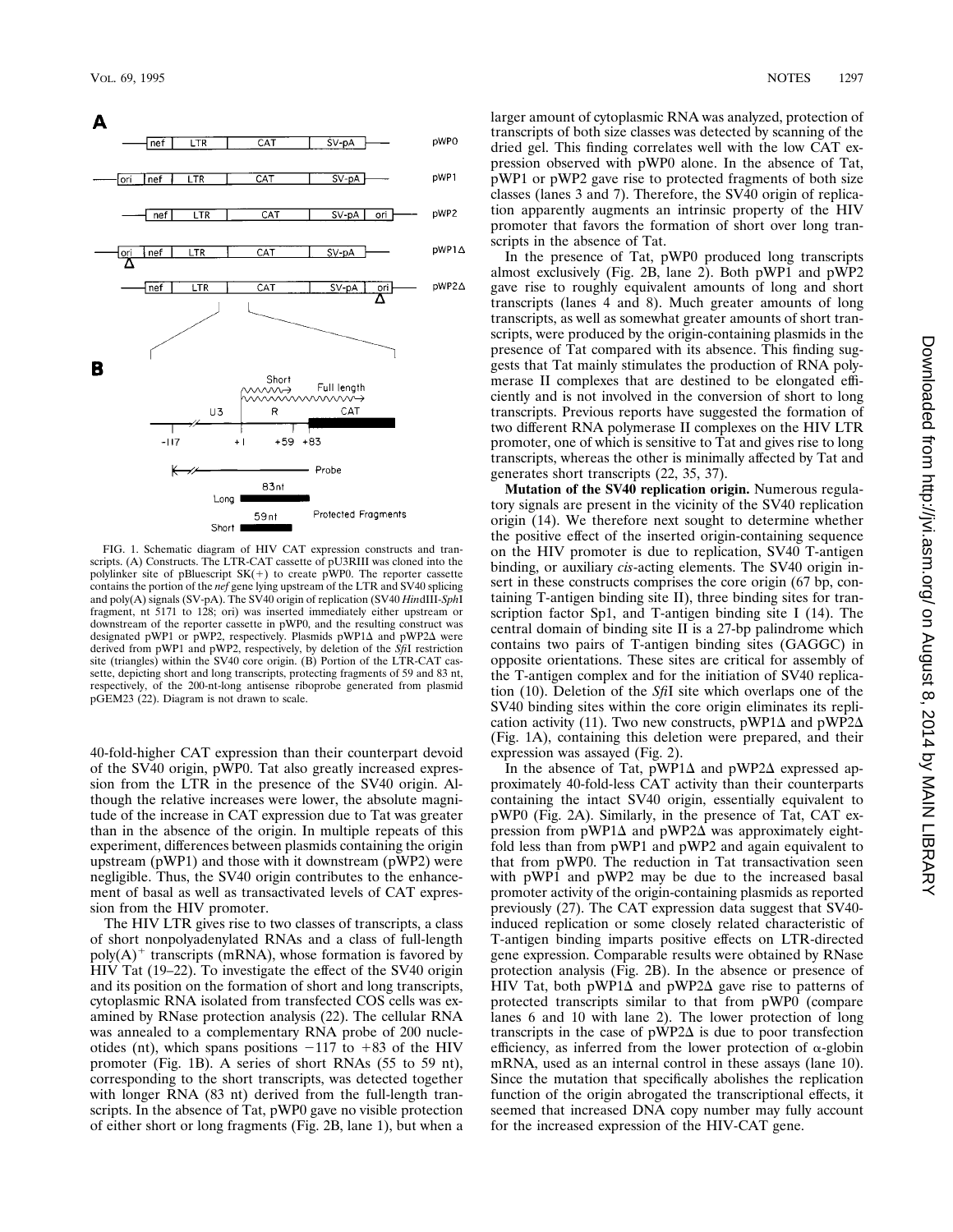

FIG. 2. Activation of HIV LTR-CAT expression by the SV40 origin of replication. The indicated constructs were transfected into COS-1 cell monolayers (5  $\mu$ g/6-cm-diameter dish, 50% confluent) in the presence or absence o into COS-1 cells with pON260 (1 mg/6-cm-diameter dish) to allow for normalization for transfection efficiency by measurement of b-galactosidase (b-Gal) activity (7). CAT assays were performed at 32 h posttransfection. The CAT activity for each construct represents an average of duplicate transfections. The CAT units, defined as 1% conversion of the chloramphenicol to the acetylated form in a 1-h reaction at 37°C, were divided by the  $\beta$ -galactosidase activity. (B) COS-1 cells were transfected with the indicated pWP constructs together with a human  $\alpha$ -globin expression vector (43), p $\alpha A + C$  (1  $\mu g/6$ -cm-diameter dish), to normalize for transfection efficiency. Cytoplasmic RNA (10 µg) was analyzed by RNase protection assay (22), using the antisense riboprobe (10<sup>6</sup> cpm) depicted in Fig. 1B. Plasmid pa132 was used to generate an RNA probe complementary to the  $\alpha$ -globin gene (43). After annealing and RNase A and T<sub>1</sub> digestion, products were resolved by electrophoresis in 8% polyacrylamide–7 M urea denaturing gels, which were then fixed, dried, and subjected to autoradiography with an intensifying screen. Protected fragments were quantified by scanning the dried gel on a bioimaging analyzer (Fuji). + and - denote the presence and absence of cotransfected pCMV-Tat; the locations of the long and short transcripts are bracketed. M, pBR322/*Hpa*II marker (sizes are indicated in nucleotides).

To determine whether these origin-containing plasmids underwent one or more rounds of DNA replication in COS cells, low-molecular-weight DNA isolated from transfected cells was linearized by digestion with *Hin*dIII, and its replication status was tested with two methylation-sensitive restriction enzymes, *Dpn*I and *Mbo*I (Fig. 3). *Dpn*I cuts the input DNA, which is methylated, but not DNA replicated in mammalian cells, which is unmethylated; conversely, *Mbo*I digests replicated but not unreplicated DNA. As expected, pWP0, pWP1 $\Delta$ , and pWP2 $\Delta$ were fully sensitive to *Dpn*I but not *Mbo*I digestion, whereas a substantial fraction of pWP1 and pWP2 DNA was digested by *Mbo*I but not by *Dpn*I. When the ratio of replicated and unreplicated DNA was quantified by scanning the blot, the DNA template number of the origin-containing plasmids was determined to increase on average two- to threefold. The same increase was also measured by slot blot hybridization of the low-molecular-weight DNA from cells harvested at 32 h posttransfection (data not shown).

The stimulation of LTR promoter activity by the SV40 origin is much greater than the two- to threefold elevation of DNA template number, as reported previously (34, 49). This discrepancy can be resolved in several ways. First, it is possible that a fraction of the input DNA template is not available as a substrate for the replication and transcription machineries, because it is not located in the nucleus, for example. In this case, the two- to threefold increase in DNA copy number would correspond to a much greater increase in the relevant DNA fraction, which might fully account for the observed levels of HIV LTR-CAT expression. In the experiment shown in Fig. 3, about half of the pWP1 or pWP2 DNA was replicated, so the approximately 40-fold transactivation (measured as an increase in CAT expression relative to pWP0) could be explained if only about 1% of the DNA reached the nucleus. However, when the DNA from purified nuclei was examined by *Dpn*I and *Mbo*I digestion, very similar results were obtained (e.g., Fig. 4B), suggesting that sequestration of the transfected DNA is not the correct explanation. Second, the binding of T antigen to the origin may exert positive effects on the transcriptional activity of the HIV promoter through localized conformational changes or protein-protein interactions. We addressed this possibility by using hydroxyurea (HU) to inhibit replication without altering T-antigen binding sites.

**Effects of DNA replication block.** To distinguish effects on replication per se from effects on T-antigen binding, we examined the influence of a DNA synthesis inhibitor on the transcriptional activity of the LTR promoter in the constructs containing the wild-type origin. HU inhibits the cellular enzyme ribonucleotide reductase and slows DNA replication by reducing the deoxyribonucleotide pool. As a result, HU causes nascent DNA chains to terminate, leading to abortive replication, but it does not interfere with the initiation of DNA replication (25). COS cells were transfected with pWP0, pWP1, or pWP2 in the presence of 10 mM HU, which was maintained during the entire course of the experiment. For comparison, plasmids  $pWP0$ ,  $pWP1$ , and  $pWP1\Delta$  were included in the same experiment without HU treatment of COS cells.

Analysis of cytoplasmic RNA by RNase protection showed that the pattern of transcripts from pWP1- and pWP2-transfected cells maintained in the presence of 10 mM HU resembled that from cells transfected with origin-negative plasmids  $pWP0$  and  $pWP1\Delta$  rather than that from uninhibited  $pWP1$ (Fig. 4A). This finding indicates that T-antigen binding is not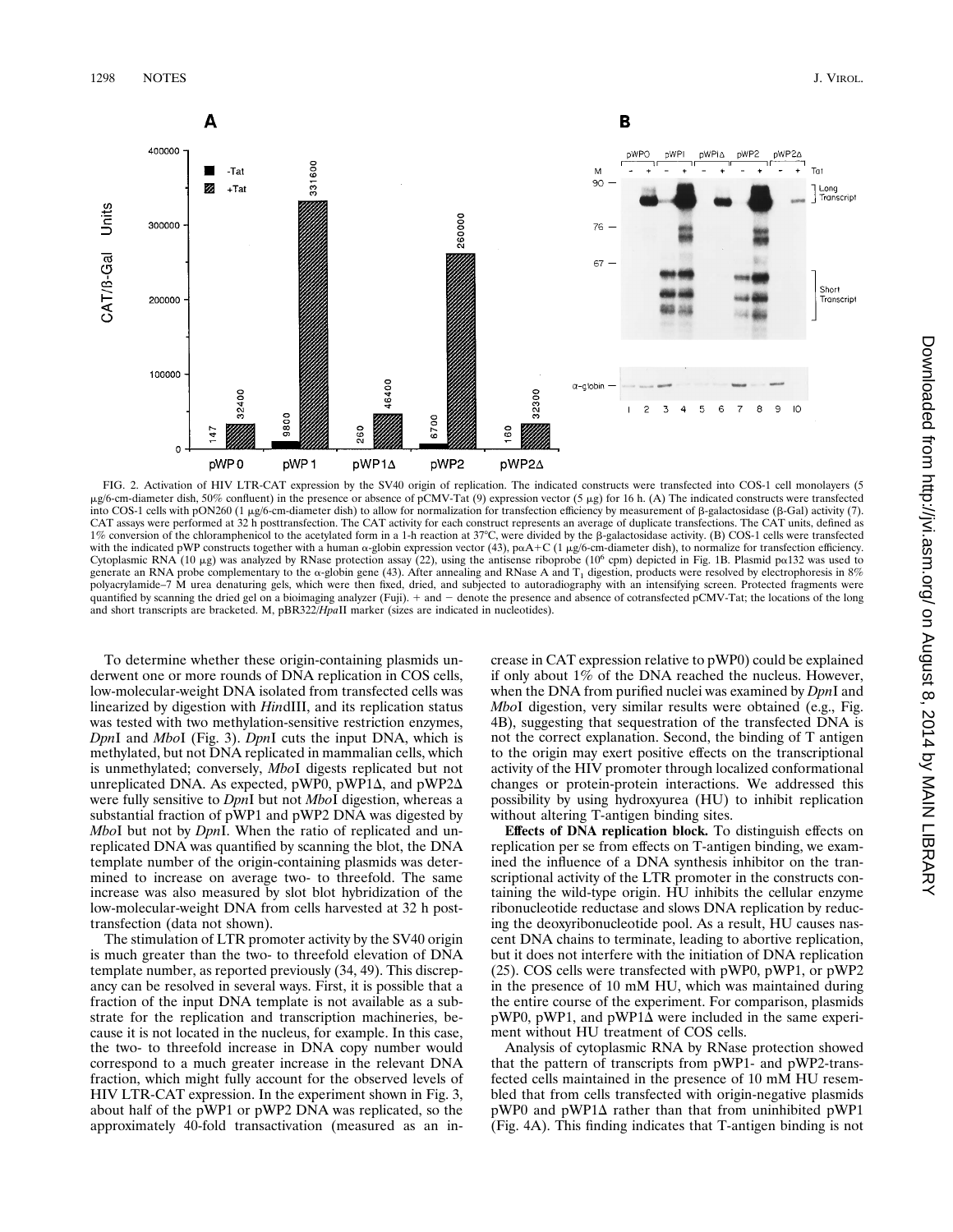

FIG. 3. DNA replication assay on whole-cell Hirt extract. The indicated pWP constructs were transfected into COS-1 cells as described in the legend to Fig. 2. Low-molecular-weight DNA was isolated by the Hirt procedure (18) at 32 h posttransfection, linearized with *Hin*dIII, and digested with either *Dpn*I (D) or *Mbo*I (M) methylation-sensitive restriction enzyme. After agarose gel electrophoresis, the blot was probed with a <sup>32</sup>P-labeled CAT insert labeled by the random primer labeling technique as described previously (32). The arrowhead indicates the linearized full-length plasmid.

sufficient to elicit the transcriptional effects. However, when differences in transfection efficiency were corrected by normalization to the  $\alpha$ -globin control signal, it was apparent that pWP1 and pWP2 both gave rise to two- to fourfold-greater amounts of long transcripts than pWP0 in the presence of Tat (compare lanes 10 and 12 with lane 8). Similar results were obtained in several repeats of this experiment. Moreover, when the experiment was conducted with a lower concentration of HU (2.5 mM), the effect was increased: pWP1 and pWP2 gave rise to four- to sixfold-greater protection of long transcripts than pWP0 in the presence of Tat (data not shown).

These results could be explained if some degree of replication occurred even in the presence of high concentrations of HU. To examine the replication status of the plasmids in the presence or absence of HU, DNA was isolated from the nuclei of the transfected COS cells and tested for its sensitivity to *Dpn*I and *Mbo*I digestion. At 10 mM, HU abolished DNA replication, as demonstrated by the complete sensitivity of the recovered pWP1 DNA to *Dpn*I and its insensitivity to *Mbo*I (Fig. 4B). Similar results were obtained with origin-minus plasmids pWP0 and pWP1 $\Delta$  (Fig. 4B) and at 2.5 mM HU (data not shown), whereas in the absence of HU, pWP1 replication was clearly evident. These findings rule out extensive replication of the DNA, implying that increased copy number is not the whole explanation for the origin dependence. Limited replication, which is not sufficiently extensive to be detected by the methylation sensitivity assay, might still occur, however, and the formation of a replication bubble could contribute to the stimulation of LTR expression observed in the presence of HU.

**Replication and gene expression.** Positive and negative effects of DNA replication on gene expression have been documented in animal viruses and in eukaryotic cells (12, 42). For example, adenovirus DNA replication is essential for the earlyto-late switch in gene expression, which is independent of template copy number or early gene products known to activate late gene expression (28, 44, 46). Similarly, the early-to-late switch in SV40 gene expression is dependent on viral DNA replication per se (8). In contrast, SV40 early gene expression occurs in human 293 cells when DNA replication is blocked (24, 26). Also, the silencing effect of DNA replication on the expression of mating locus (*MAT*) in the yeast *Saccharomyces cerevisiae* has recently been reported (5, 15). These observations underscore the functional link between DNA replication and gene expression, but at present no single mechanism of



FIG. 4. Effect of HU on HIV LTR-directed RNA transcripts and replication. Transfection protocol and RNase protection assays were as for Fig. 2 except that 10 mM HU (Sigma) was present in the media of the indicated cultures throughout the experiment. (A) RNase protection assay, using the indicated constructs and HU as shown. M, size markers (sizes are indicated in nucleotides). (B) DNA replication assay on nuclei (48) from transfected COS cells. Isolated DNA (10 mg) from the nuclei was digested with either *Hin*dIII and *Dpn*I (D) or *Hin*dIII and *Mbo*I (M) and examined as in Fig. 3. The arrowhead indicates the linearized full-length plasmid.

action which could account for all of the observed effects of DNA replication on transcription is known.

In this study, the transcriptional activity of the HIV promoter is stimulated by the origin of SV40 DNA replication. Mutation of the T-antigen binding site within the core origin abolished both plasmid DNA replication and the positive transcriptional effects of the SV40 origin on the HIV LTR promoter. The transcriptional effects on the HIV promoter were greatly reduced but not eliminated by HU, suggesting that DNA replication per se is required for the observed transcriptional effects. Since both  $pWP1\Delta$  and  $pWP2\Delta$  contain at least two intact SV40 T-antigen binding sites in the core origin, T-antigen binding is not sufficient to elicit the observed transcriptional effects, nor are any other *cis*-acting elements or proteins that bind within the origin fragment. At least two mechanisms could contribute to the induction of LTR promoter by T-antigen-induced DNA replication: an increase in DNA template number as a result of plasmid DNA replication,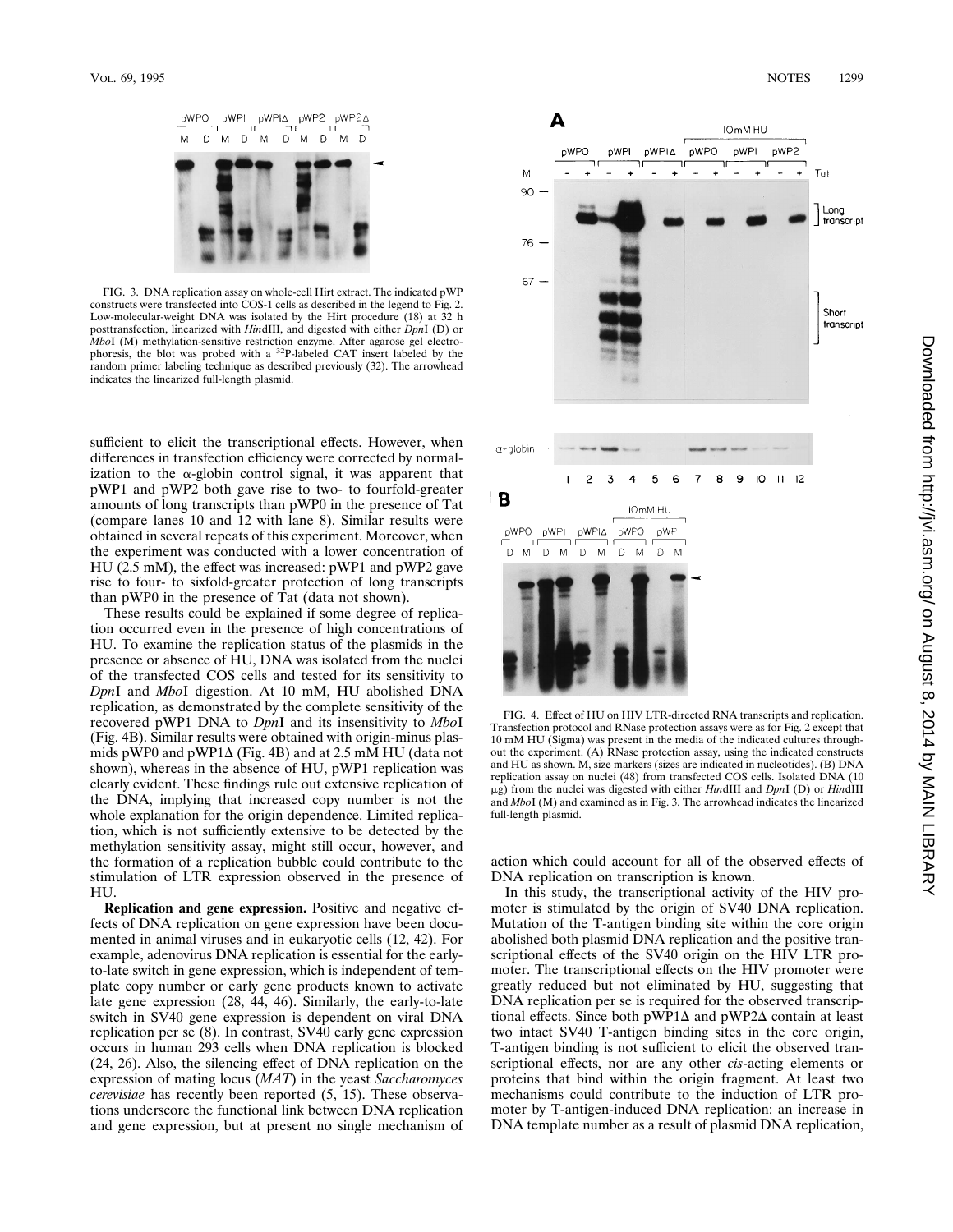and T-antigen-induced changes in other properties of the template such as its conformation and protein associations.

The SV40 T-antigen-induced replication led to a 2- to 3-fold increase in promoter template number, but reporter gene expression increased 40-fold. This finding suggests that the activity of the HIV promoter is augmented on a replicative DNA template. This is reminiscent of the effect of DNA replication on the switch from early to late gene expression in adenovirusand SV40-infected cells. It is conceivable that DNA replication changes chromatin structure in ways that allow access to either transcription activators or repressors of a promoter (1, 3). Our data are also compatible with the observation of Proudfoot et al. (34) that replication-mediated high levels of transcriptional activity of HIV LTR can be achieved independent of Tat transactivation. The three Sp1 binding sites in the proximity of the LTR TATA box were sufficient to confer enhancer-independent activation of the HIV and heterologous promoters situated on the replicative DNA template. These workers hypothesized that DNA replication modifies chromatin structure, thereby allowing Sp1 to stimulate promoter activity. Similarly, by examining the effect of replication on the activity of several promoters in different cell types, Wilson and Patient (49) concluded that DNA replication modifies chromatin structure and facilitates the interaction between an enhancer and its promoter. On the other hand, it is conceivable that only a small fraction of the input DNA which reaches the nucleus has access to the DNA synthesis and transcription machinery, in which case increased DNA copy number alone could fully account for the observed transcriptional effects. This possibility is difficult to test experimentally. We speculate that T-antigeninduced unwinding of DNA duplex and the subsequent formation of a replication bubble bestow a positive effect on the HIV promoter. Alternatively, the binding of T antigen may lead to changes in the position of the SV40 DNA in the nucleus or its associations with nuclear components without any conformational change.

HIV Tat protein stimulates the expression of the HIV-1 gene expression predominantly at the level of transcription (33), although it has also been implicated in posttranscriptional regulation (6). Tat activates transcription of the LTR promoter by increasing the transcriptional initiation rate as well as increasing the efficiency of transcriptional elongation (22, 23). In our experiments, Tat transactivation appeared to be independent of the basal level of LTR-directed transcription. Whether the basal promoter activity was low (with the constructs devoid of the SV40 origin) or high (with origin-containing constructs), Tat increases the initiation of those transcription complexes that elongate processively. Similarly, in a natural latent HIV infection of T cells, short transcripts were primarily detected, and significant amounts of long transcripts were generated subsequent to the synthesis of Tat  $(2)$ . Jeang et al.  $(17)$  have reported that SV40-induced replication solely induces the generation of short transcripts without affecting the amounts of long transcript in either the presence or absence of the HIV Tat. In contrast, our data indicate that replication augmented the generation of short and, to a somewhat lesser extent, long transcripts. Moreover, SV40 T-antigen-induced replication enhanced Tat transactivation severalfold when the HIV promoter was situated on a replicative template. We cannot explain this discrepancy.

How might DNA replication influence HIV pathobiology in a natural infection of human cells? It is clear that the replicative state of cells is essential for stable integration of the HIV DNA intermediate (4), and it is reasonable to speculate that integration occurs in regions of chromosomal DNA which are actively transcribed or replicated (29, 36, 39, 47). Numerous

cellular factors are thought to play a role in activation of proviral gene expression (31), but little is known concerning the flanking chromosomal DNA. In view of these observations, an origin of replication might be an important influence in the transition from latency to a productive infection via effects on HIV LTR promoter activity.

We thank Steve Brand, Michael Greenberg, Shobha Gunnery, and Debbie Taylor for comments on the manuscript, Brigitte Hofmann and Patricia Wendel for excellent technical assistance, and Frank Ma and Lisa Manche for advice and help.

This work was supported by National Institutes of Health grant AI34552 to M.B.M. and by training grant fellowship CA09311 to P.N.

## **REFERENCES**

- 1. **Adams, C. C., and J. L. Workman.** 1993. Nucleosome displacement in transcription. Cell **72:**305–308.
- 2. **Adams, M., L. Sharmeen, J. Kimpton, J. M. Romeo, J. Victor Garcia, B. M. Peterlin, M. Groudine, and M. Emerman.** 1994. Cellular latency in human immunodeficiency virus-infected individuals with high CD4 levels can be detected by the presence of promoter-proximal transcripts. Proc. Natl. Acad. Sci. USA **91:**3862–3866.
- 3. **Almouzni, G., M. Mechali, and A. Wolffe.** 1991. Transcription complex disruption caused by a transition in chromatin structure. Mol. Cell. Biol. **11:** 655–665.
- 4. **Bednarik, D. P., and T. M. Folks.** 1992. Mechanisms of HIV-1 latency. AIDS **6:**3–16.
- 5. **Bell, S. P., R. Kobayashi, and B. Stillman.** 1993. Yeast origin recognition complex functions in transcription silencing, and DNA replication. Science **262:**1844–1870.
- 6. **Braddock, M., A. M. Thorburn, A. Chambers, G. D. Elliot, G. J. Anderson, A. J. Kingsman, and S. M. Kingsman.** 1990. Anuclear translational block imposed by the HIV-1 U3 region is relieved by Tat-Tar interaction. Cell **62:**1123–1133.
- 7. **Cherrington, J. M., and E. S. Mocarski.** 1989. Human cytomegalovirus ie1 transactivates the  $\alpha$  promoter-enhancer via an 18-base-pair repeat element. J. Virol. **63:**1435–1440.
- 8. **Contreras, R., D. Gheysen, J. Knowland, A. van der Voorde, and W. Fiers.** 1982. Evidence for the direct involvement of DNA replication origin in synthesis of late SV40 RNA. Nature (London) **300:**500–505.
- 9. **Cullen, B. R.** 1986. Trans-activation of human immunodeficiency virus occurs via a bimodal mechanism. Cell **46:**973–982.
- 10. **Dean, F. B., J. A. Borowiec, T. Eki, and J. Hurwitz.** 1992. The simian virus 40 T antigen double hexamer assembles around the DNA at the replication origin. J. Biol. Chem. **267:**14129–14137.
- 11. **Deb, S., S. Tsui, A. Koff, A. L. Delucia, R. Parsons, and P. Tegtmeyer.** 1987. The T-antigen-binding domain of the simian virus 40 core origin of replication. J. Virol. **61:**2143–2149.
- 12. **DePamphilis, M. L.** 1992. Eukaryotic DNA replication: anatomy of an origin. Annu. Rev. Biochem. **62:**29–63.
- 13. **Enver, T., A. C. Brewer, and R. K. Patient.** 1988. Role for DNA replication in b-globin gene activation. Mol. Cell. Biol. **8:**1301–1308.
- 14. **Fanning, E., and R. Knippers.** 1992. Structure and function of simian virus 40 large tumor antigen. Annu. Rev. Biochem. **61:**55–85.
- 15. **Foss, M., F. J. McNally, P. Laurenson, and J. Rine.** 1993. Origin recognition complex (ORC) in transcriptional silencing and DNA replication in S. cerevisiae. Science **262:**1838–1844.
- 16. **Grass, D. S., D. Read, E. D. Lewis, and J. L. Manley.** 1987. Cell- and promoter-specific activation of transcription by DNA replication. Genes Dev. **1:**1065–1074.
- 17. **Jeang, K.-T., B. Berkhout, and B. Dropulic.** 1993. Effects of integration and replication on transcription of the HIV-1 long terminal repeat. J. Biol. Chem. **268:**24940–24949.
- 18. **Hirt, B.** 1967. Selective extraction of polyoma DNA from infected mouse cell cultures. J. Mol. Biol. **26:**365–369.
- 19. **Kao, S. Y., A. F. Calman, A. P. Luciw, and B. M. Peterlin.** 1987. Antitermination of transcription within the long terminal repeat of HIV-1 by tat gene product. Nature (London) **330:**489–493.
- 20. **Kessler, M., and M. B. Mathews.** 1991. Tat transactivation of the human immunodeficiency virus type 1 promoter is influence by basal promoter activity and the simian virus 40 origin of DNA replication. Proc. Natl. Acad. Sci. USA **88:**10018–10022.
- 21. **Kessler, M., and M. B. Mathews.** 1993. Tat transactivation of the human immunodeficiency virus type 1 promoter is influence by basal promoter activity and the simian virus 40 origin of DNA replication. Proc. Natl. Acad. Sci. USA **90:**9233. (Corrections.)
- 22. **Laspia, M. F., A. P. Rice, and M. B. Mathews.** 1989. HIV-1 Tat protein increases transcriptional initiation and stabilizes elongation. Cell **59:**283– 292.
- 23. **Laspia, M. F., A. P. Rice, and M. B. Mathews.** 1990. Synergy between HIV-1